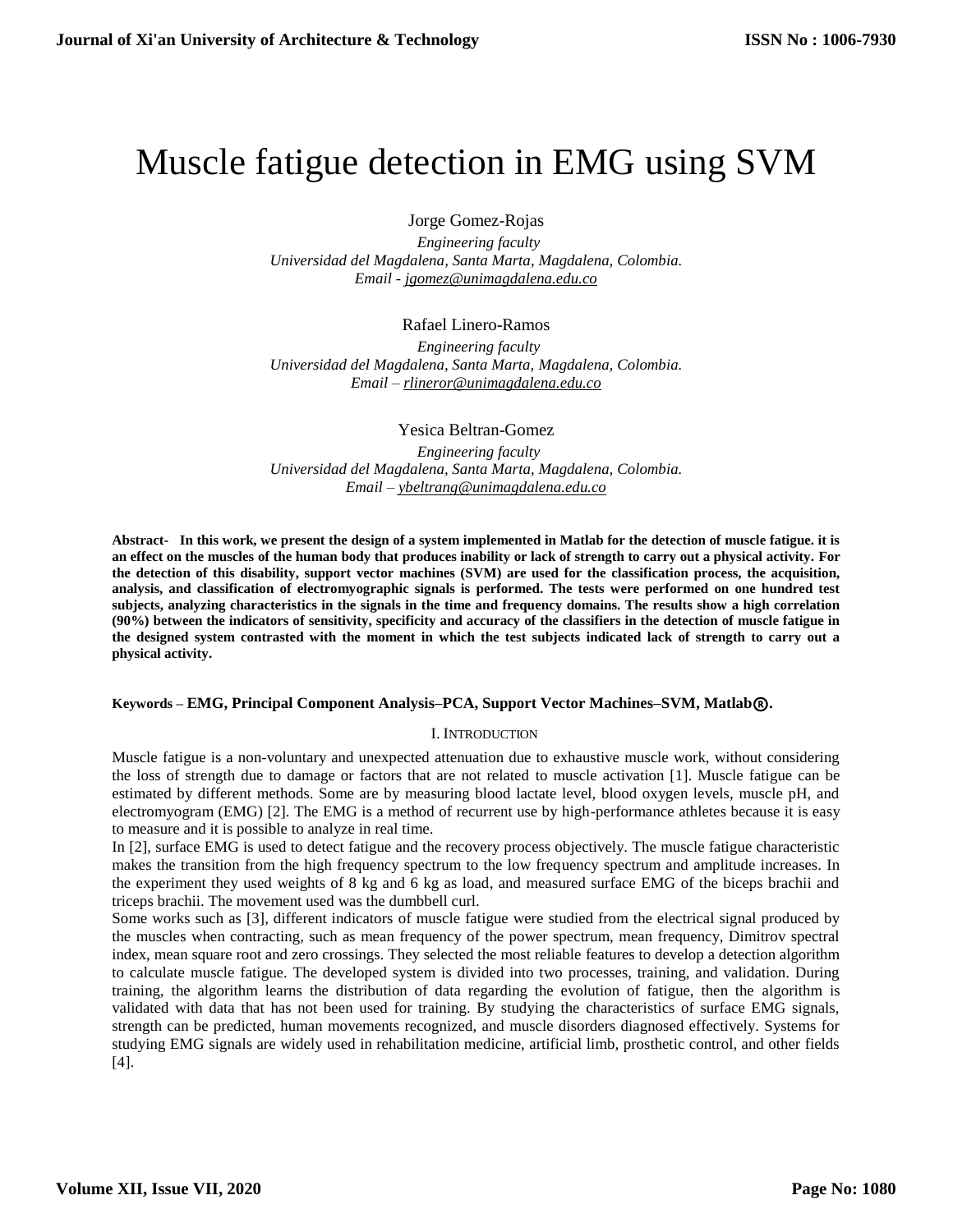In [4] a four-channel wireless EMG acquisition system is designed with high precision, low latency, portable, lithium battery and wireless data transmission. The noise interference from this system is small, has a high SNR that prevents interference, and can provide EMG signal processing with a suitable platform.

Work presented in [5], develops a low-cost EMG signal acquisition system with two-channel input applied to physiotherapy. In the acquisition system, both input signals are amplified with a differential amplifier and preprocessed by the signal to obtain the linear envelope of the EMG signal. The obtained EMG signal is digitized and sent to the computer for tracing.

In [6] the design of a multichannel EMG signal acquisition system is shown, using the least number of electronic components to avoid noise. A set of electrodes are used for differential acquisition and two references to reduce the area and noise of the set. The system is 16 channels and is connected through a microcontroller USB interface for data storage. Each unique acquisition channel is made up of a buffer, a preamplifier, and filters. These provide a low-cost acquisition stage as well as a low noise system that retains information at a frequency of 50 Hz. Their application is for the measurement of specific arm and forearm movements at the same time.

In [7] a comparative analysis is performed between the SVM and K-Nearest-Neighbor (KNN) classifier for the classification of signals using elementary time domain characteristics such as mean absolute value, mean square value, simple square integral, wavelength, average amplitude change, difference from absolute value of standard deviation and log detector. In this work, we present a novel design of an implemented system for the detection of muscular fatigue that uses the training of vector support machines to be used in used in amateur athletes and highperformance athletes.

# II. METHODOLOGY

The designed system is implemented in Matlab, performing the acquisition of electromyographic signals, filtering of the signals, segmentation of the EMG signals, creation of a matrix of characteristics, reduction of dimensionality and classification of the signals to determine if they correspond to an EMG signal with presence or not of muscle fatigue.

# *2.1 EMG signal acquisition*

To acquire electromyographic signals from the arm muscles of  $100$  test subjects, the g.MOBIlab + device manufactured by [8] is used, because this equipment has within its intended functions. The acquisition of surface EMG signals in humans for research purposes, considering the characteristics documented in Table 1.

| Table -1 $g.MOBIlab + device$ features. |                      |                              |
|-----------------------------------------|----------------------|------------------------------|
| Electrodes type                         | <b>Actives</b>       |                              |
| Dispositive type                        | <b>Wireless</b>      |                              |
| <b>Rate Wireless Data Transmission</b>  | <b>Bluetooth 2.0</b> |                              |
| <b>Nominal Voltage</b>                  | з                    | v                            |
| <b>Nominal Power</b>                    | 0.18                 | VA                           |
| <b>Channels In</b>                      | 8                    | $\qquad \qquad \blacksquare$ |
| Sensibilization (min)                   | $+/-$ 500            | μV                           |
| Sensibilization (max)                   | $+/- 250$            | mV                           |
| <b>Bandwidth</b>                        | $0.5 - 100$          | Hz                           |
| Sample frequency                        | 256                  | Hz                           |
| <b>Resolution</b>                       | 16                   | bit                          |

The acquisition of the input signal was carried out by recording with the electrodes of the g.MOBIlab + device on the biceps of the 100 test subjects, in 10 sessions of 100 seconds, performing bicep curls. The basic exercise is to lift a 10 kg weight, by hand as shown in Figure 1. Each recording per test subject was performed on different days, 1 recording of EMG signals per subject each day.

# *2.2 Filtering signals*

Two Butterworth filters of order 4 are used. A band reject filter is designed to eliminate 60 Hz electrical noise from the public power grid. Subsequently, 1 bandpass filter is designed between 10 Hz and 100 Hz to eliminate motion artifacts and filter the relevant information from the electromyographic signals (See Figure 2).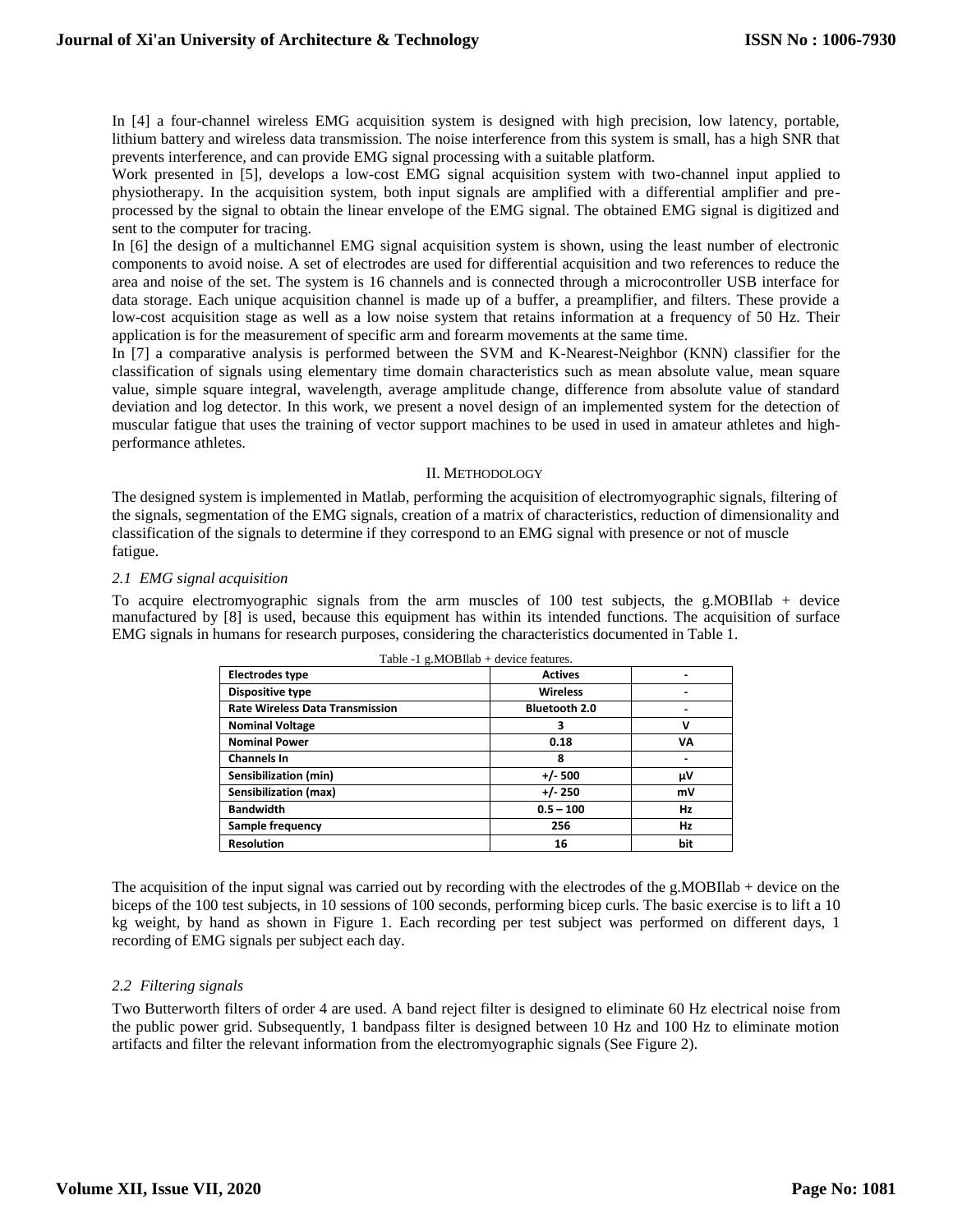

Figure 1. Acquisition of signals in biceps curl method.



Figure 2. (a) Original and (b) Filtered EMG signals.

# *2.3 Segmentation*

Since it is identified that in 99% of the recorded EMG signals, the events generated by a flexing exercise with the biceps are framed in 5-second windows, they proceed to segment the signals in windows of this period of time, to analyze the characteristics of each generated event.

# *2.4 Characteristic matrix*

In order to create a matrix of signal characteristics, a Continuous Wavelet Transform was initially performed in order to analyze the signals in both the time domain and the frequency domain, to identify changes in characteristics of signals when muscle fatigue appears, by means of amplitudes, thresholds, time of occurrence and frequency bands as shown in Figure 3.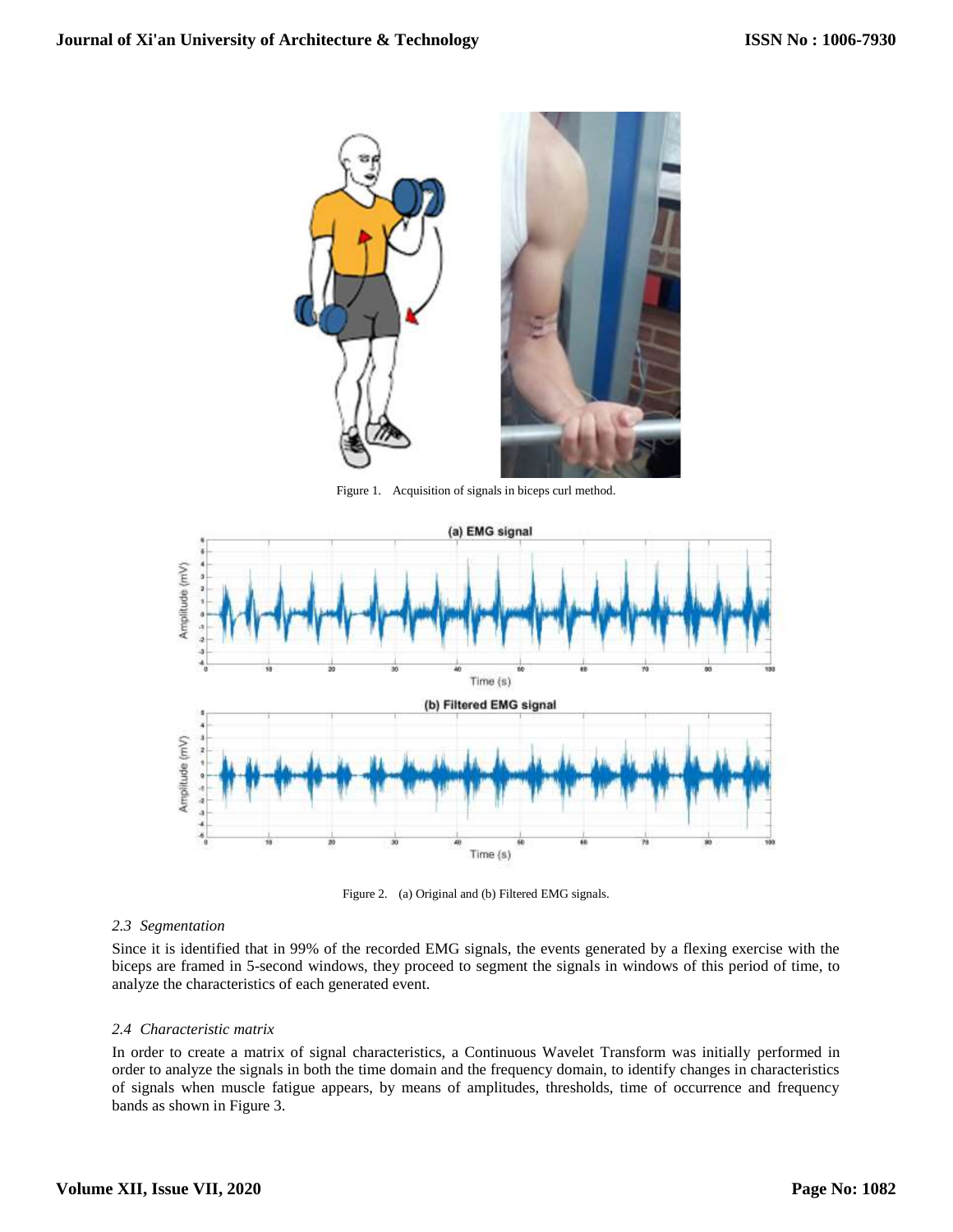To create the characteristic matrix, the maximum amplitude, minimum amplitude, RMS voltage, peak-to-peak voltage, average voltage, average and standard deviation of the frequency are taken into account in each 5-second segment. That is generated for each window containing the events of the EMG signals by an exercise with the biceps.



Figure 3. (a) Filtered EMG signal. (b) Identification of Characteristics of EMG Signals.

# *2.5 Dimensionality reduction*

Using Principal Component Analysis (PCA), q2 components of the 7 defined characteristics are determined. Thus, it is possible to analyze the EMG signals by performing a non-linearly correlated principal dimensionality reduction. It is possible to appreciate the order by the variance described by the components in Figure 4.



#### *2.6 Classification*

To carry out the EMG signal classification process, the component matrix resulting from the dimensionality reduction process is taken using Principal Component Analysis (PCA) [9][10]. Subsequently, a Vector Support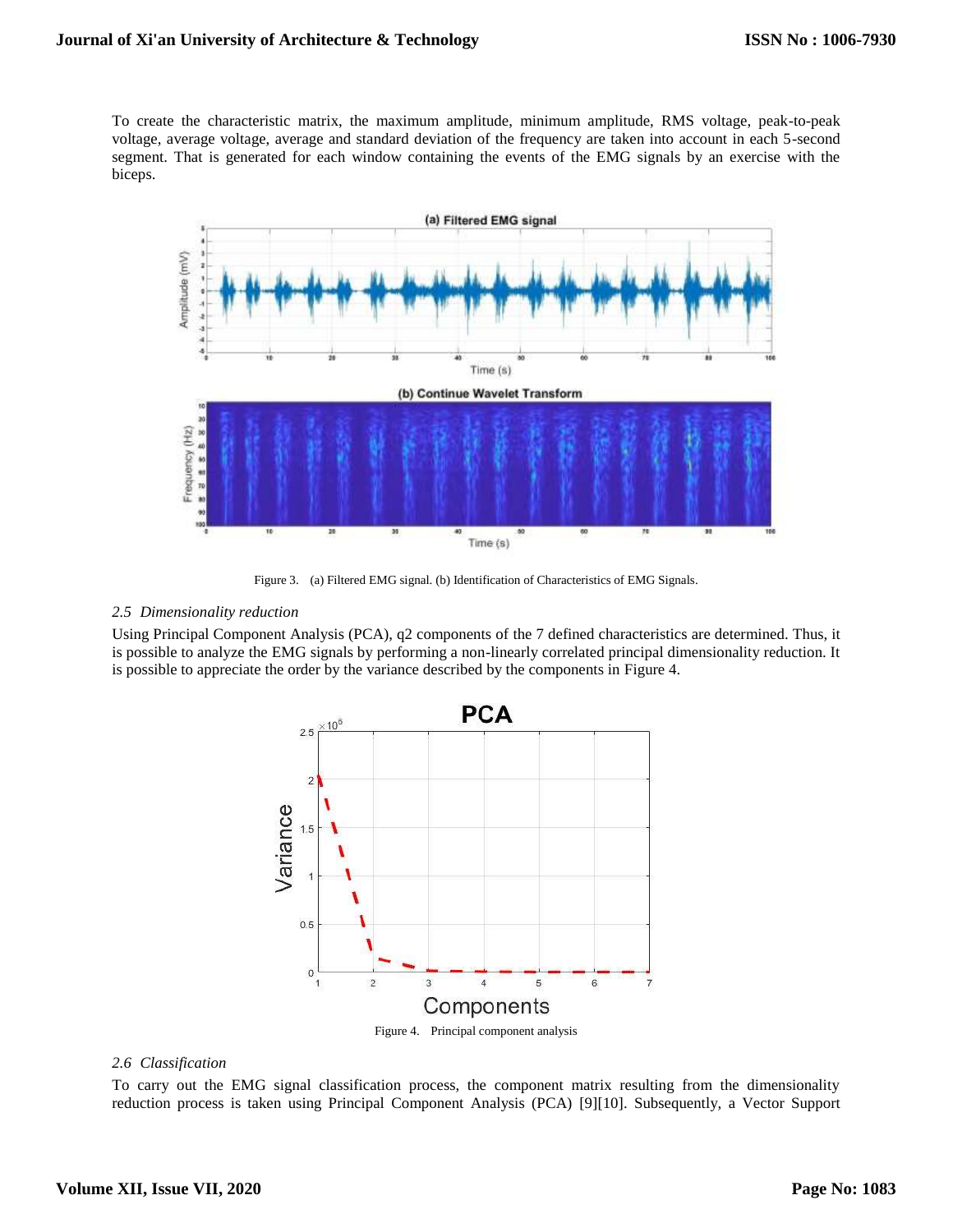Class<sub>0</sub> Margin fatique **Support Vector** Support Vector  $\mathbf{w}^T\mathbf{x} + b =$ Class<sub>1</sub> not fatigue **SVM Hyperplane** 

Machine (SVM) is implemented for each of the test subjects, each of the SVMs was trained using 70% of samples for training and 30% for evaluation.

Figure 5. SVM hyperplane [9].

#### *2.7 Experiments*

The experiments designed to evaluate the classification system implemented for the detection of muscle fatigue consist of storing EMG signals using the g.MOBIlab + device with its electrodes connected on the biceps of each of the 100 test subjects. Then, the signals are sent to the computer where the Matlab system is implemented. For each test subject, for 10 days, signals were recorded in 10 100-second sessions, performing 10 kg bicep curls. To create the signal labels, test subjects were asked to indicate when they felt pain in muscle and inability to exercise or loss of strength.

#### III. EXPERIMENT AND RESULT

For the SVM classifiers created, values of 1 for sensitivity, specificity, and accuracy were achieved for each of the 100 test subjects. The moment of detection of muscle fatigue in the designed system was compared with the moment when the test subjects indicated lack of strength to carry out a physical activity. Finally, with all the recorded EMG signals, a vector support machine was trained, reaching an accuracy of 90% at the time of detecting muscle fatigue.

# IV.CONCLUSION

Through the classification of electromyographic signals, it was found that it is possible to detect muscle fatigue, by observing significant changes in the amplitude and RMS voltage of these signals. The Principal Component Analysis is useful to obtain a better performance of the Vector Support Machines in the classification of electromyographic signals to detect muscle fatigue.